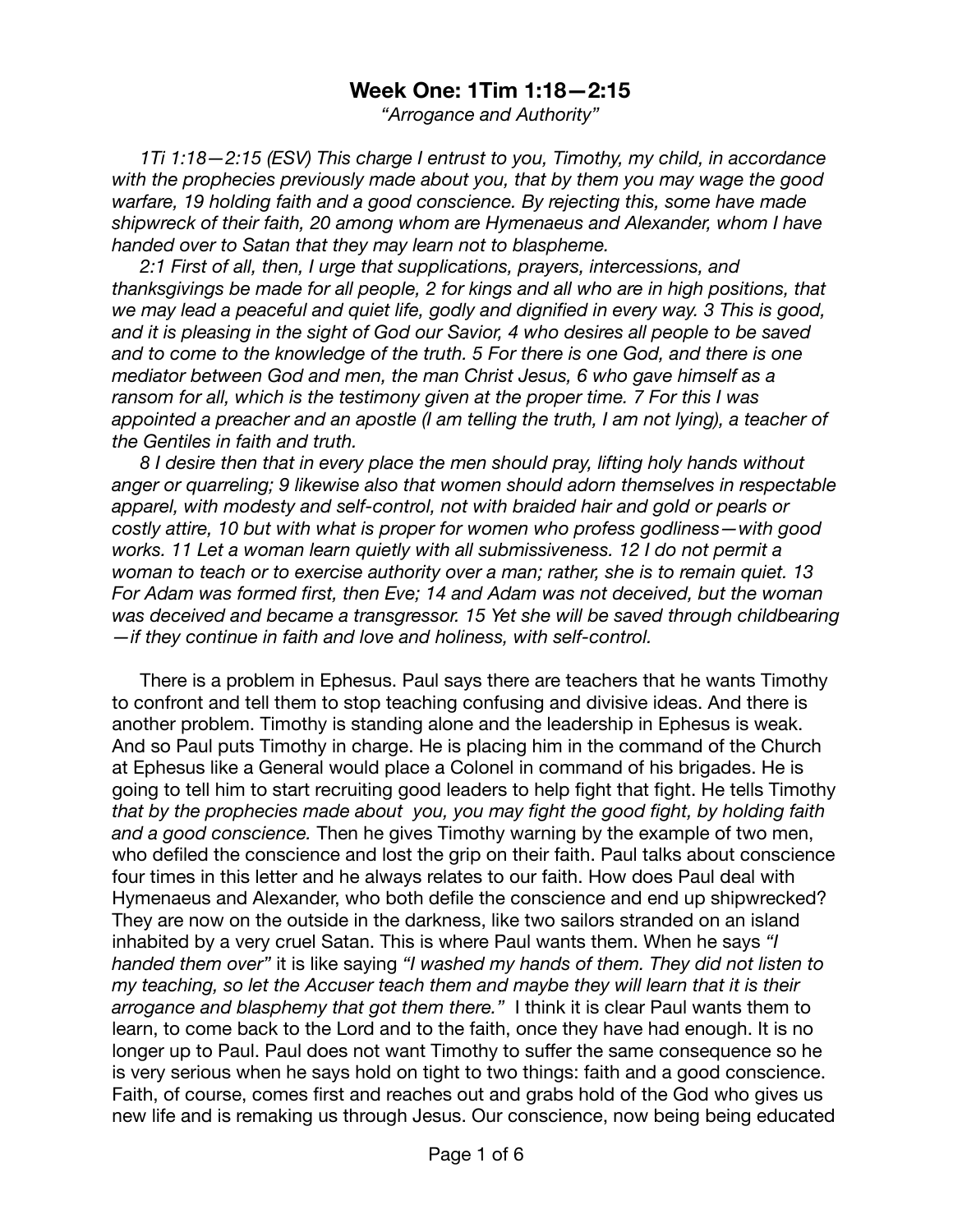and informed by the Holy Spirit in sound doctrine, can steer us through the dangerous waters, past the hulls of wrecked ships, and onward in the life of faith.

Paul would have agreed with the Greek moral philosophers on the importance of conscience. But Paul would have added that the reason we have the conscience is because God the creator implanted it in the human heart. We find this early in the book of Genesis:

*Then the LORD said, "My Spirit shall not abide in man forever, for he is flesh: his days shall be 120 years." 6:3 ESV* 

I especially like the comments of Rabbi Hirsch on this passage. His translation from this verse reads *"My Spirit within man will not remain the judge forever, since he is also flesh…"* The words *will not remain the judge* translate one Hebrew word: *yadon*. This is the only time this word is used in the Bible and here are his comments on it:

*"The Spirit I breathed into man was to be the judge, the voice of God that judges man from within man himself. Man's soul is the lamp of God which searches into the innermost secrets of men. But this judge within man is corruptible and permits itself to be lulled to sleep, and this voice can become dull…God intended His Spirit to rule through the spirit of man but it ends up with the flesh burying his Spirit. "<sup>1</sup>*

This is similar to Paul's warning in Ephesians *"do not grieve the Holy Spirit within you."*  How do we do that? When we sin against our conscience we find out. We are told in Genesis 6 that *God grieved in His heart* because He had to take action; to destroy man from the face of the earth. The joy and the fellowship that Father-Son-and Spirit had known from all eternity and wanted to share with man was lost. God wants the people, who He created in His image, to enter this fellowship through the spirit of life He breathed into them. But man, on his own, is committed to the flesh, that leads to ultimate ruin. I think the link between faith and conscience is one we want to take very seriously. When we sin, our conscience judges us with a harsh accusatory voice, never in love. This weakens our faith, our trust in God, and we may even blame Him! But He is not accusing us. He is grieving for us. Sin has a weird way of making us bite the hand that feeds us. We walk away from God because now we have a voice inside that condemns us, and we think *"If I can get away from God, the voice will quiet down."* And the tragedy in that? It will quiet down, and go away. Then we are truly doomed!

So what's the solution, or the first step, to the problems Timothy is facing? Paul says *PRAY!* Pray? Yes. Paul says "*First of all I urge…"* He is serious about this. This is the first step of dependent surrender to the Lord who is the only one who can give us what we need, and is the only one who can do *in* us what he wants to do *through* us. And what does the Lord want most of all? He wants *everybody* to be saved! And look where God wants us to start: At the very top of the heap. Pray for *KINGS* first! Wow! For a former Jewish zealot like Paul this is truly a transformation. Like many devout Jews he would have cried, *"That's compromise! We should be praying against wicked pagan rulers. They should be overthrown!"* He sees it is easy for immature Christians to have the same attitude. Paul might say that sentiment may be right, but the timing is off. It is Jesus who will come in the future and make all the injustice right in the end. But for the present, until He comes, Paul wants it made clear that God is the Savior of the world, not the Judge. *There is one God, and there is one mediator between God and men, the man Christ Jesus, who gave himself as a ransom for all men… and it is for this message I was appointed a preacher and an apostle.(2:5-7)* Paul's only purpose is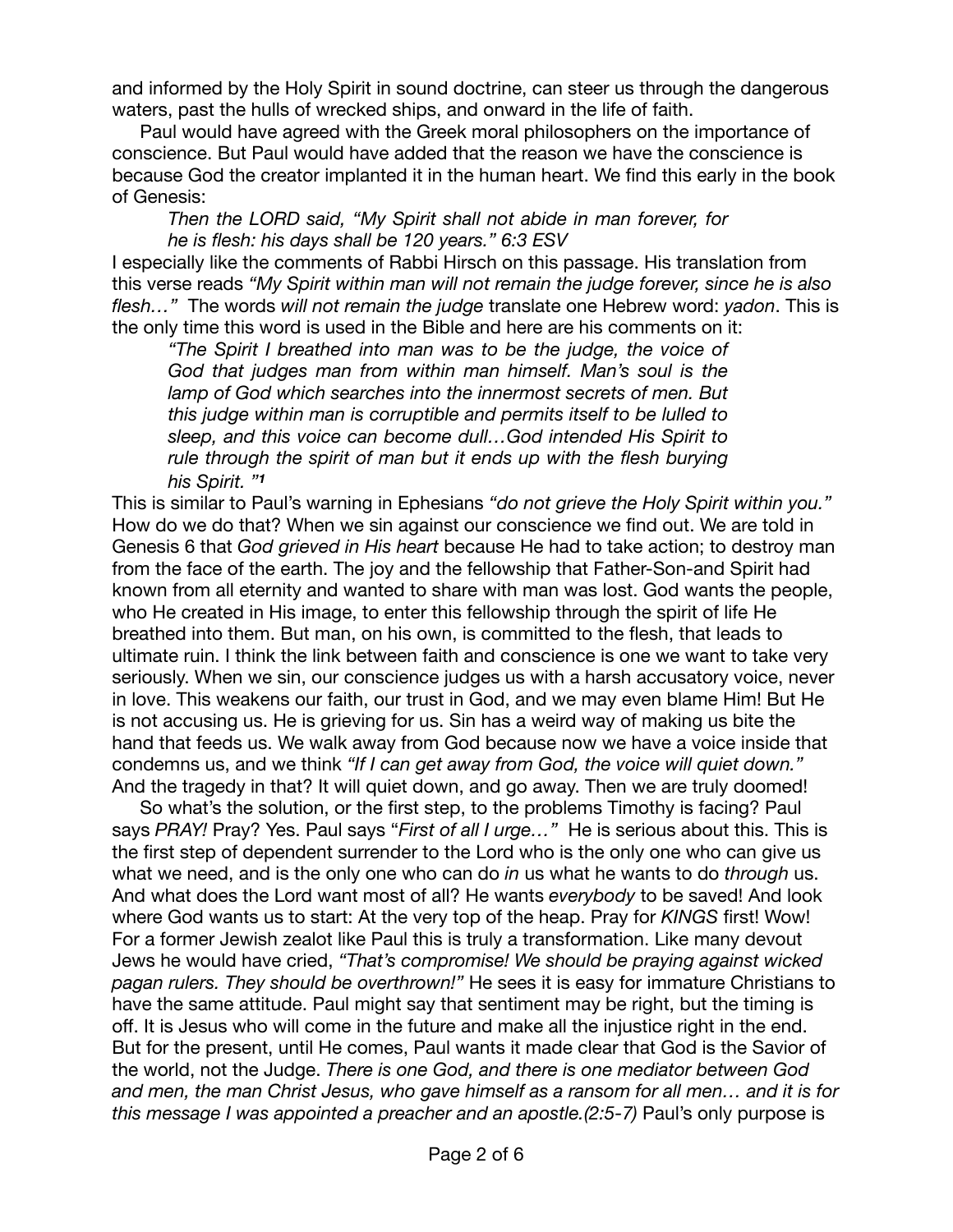to teach and proclaim this great redemption and resurrection, not overthrow governments, or to even worry much about changing them. Pray for the men in charge, let Jesus the New King change their hearts, and that will change the world! For Paul, prayer is the priority in God's plan to spread the gospel to everyone in the world. When rulers begin doing the right thing, even if they don't know God in a personal way, they can create the kind of peace and social stability that allows us to worship and to continue to pray for them. Praying focuses our minds on God as Father and Jesus as our mediator so we think clearly about God and the world. Prayer reminds us to be like Jesus. In the Gospels and he confronted all the political factions of the day. He favored none and He aligned with none. But He reached out to all sides because He loved them all. How do we know that? He died for them! Does that mean if we pray for the "other party" God will change them? Or if we pray hard enough God will change society and make it like the 50s again? No. Or probably not. That is our wishful thinking, not His plan. But He will do what He wants to accomplish, and we may not recognize if we are not truly seeking Him. Paul does knows for certain that prayer will change us. Start praying daily and watch how our attitudes will change, and how we begin to grow and mature, becoming the men and women God wants us to be. And Paul addresses that next.

There are several passages in the Bible dealing with the roles of men and women. The passage in Ephesians 5:22 is one of the predominate passages and speaks of marriage. The passage here is about authority. Many in modern Western culture have a problem with both marriage and authority, for various reasons. They are the new biblical landmines of the Western Church. One side accuses Paul of being everything from a woman hater to simply patriarchal. What was normal society in the Western world for hundreds of years with men as leaders and women as their home bound subjects has begun to change. Women in the last century began to fight, and some gave their lives, for the right to vote and hold their own bank accounts, to be able to work and join the ranks of the professions. And from 1970 on women made great strides in the fields of medicine and law. And today we have a woman as Vicepresident, a first for America. We men have not always viewed this as progress. Paul was confronting this kind of tension in Ephesus and other Roman cities. The cultural foundations seem to be shifting under their feet. Part of the problem was from the changes that this new Messiah that Paul proclaimed had begun with His resurrection. Paul could now proclaim that *"all are equal in Christ Jesus: male and female, slave and free, etc."* and Paul is being true to Jesus as His servant. Paul is right! But now he sees that this can be easily misinterpreted. Do men and women being equal mean there is no longer a difference in role or function? As a Christian slave do I have to obey my Christian owner? Paul could see the seeds of a rebellion being sown in many of the churches. And the things being taught in Ephesus were certainly not helping.

Paul addresses the problem by telling the Ephesians three things he wants to see change. First, I want men to pray, and not just in the church assembly but everywhere. Give up your angry posture, unclench your fists and raise your hands to God. Pray for each other and for the Church! Stop arguing and fighting over what the false teachers are telling you. Surrender to the power of God and do not depend your own manly strength. This is hard for Roman men. They are raised to be aggressive and dominant, to live as they pleased and take what they wanted.

Next, I want women to stop flaunting their wealth to impress others. It is an arrogant display of money, which probably came from husband or father. This created a different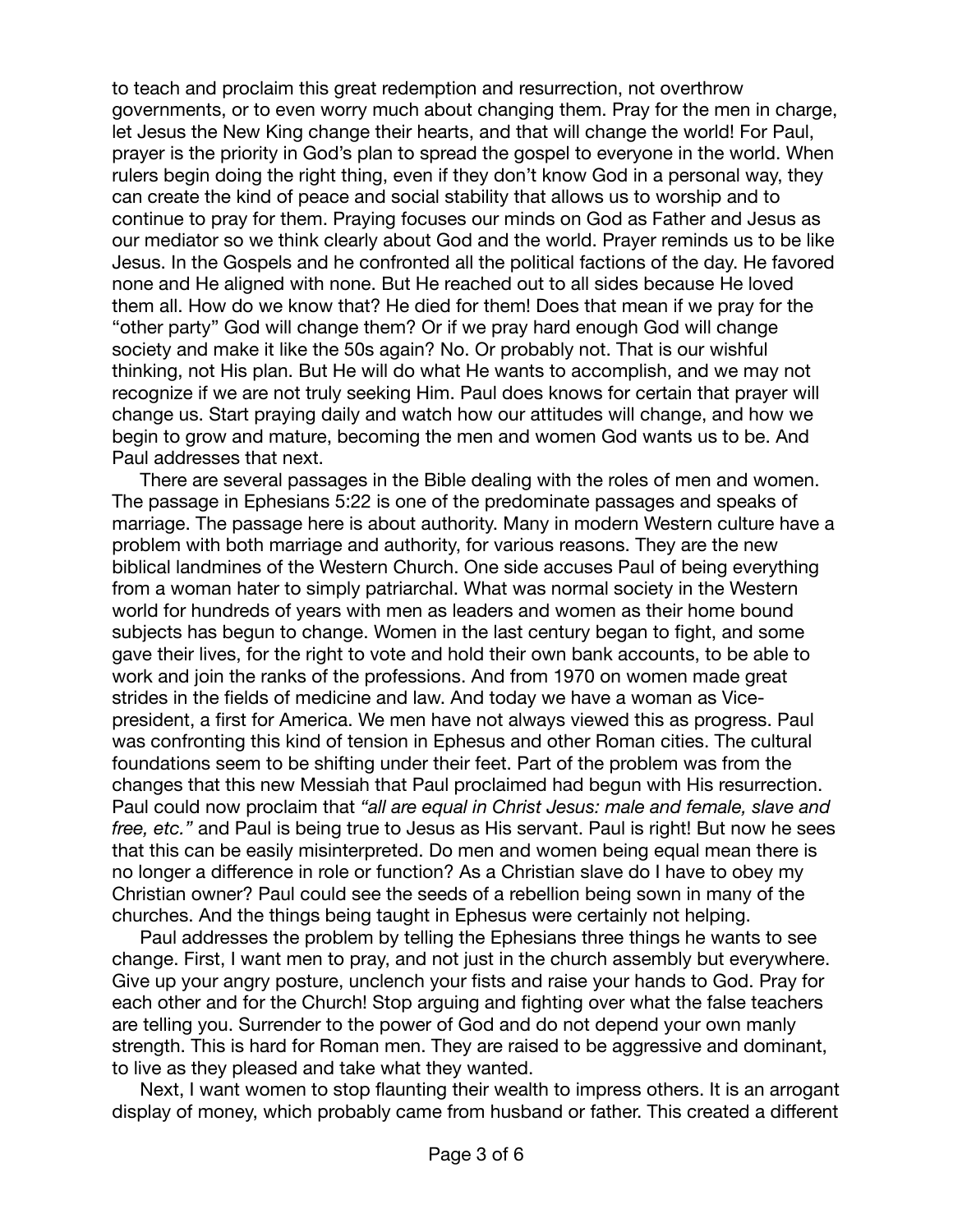kind of conflict among the Christian women in the church, a conflict of jealousy and envy. It is not godly. It does nothing to promote the *aim of our charge, which is is love that issues from a pure heart and a good conscience and a sincere faith.(1:5)* It is here Paul uses the word *godliness* for the first time. It becomes a major theme in his letter. He will say that godliness is one of the *mysteries* of our faith.(*3:16)* The other major theme is *teaching* or *doctrine*. Teaching and Godliness. The two go together. One informs the other. So he tells the women to dress modestly and to use their wealth for good works and to do it with humility! Paul is not telling a woman to stay home in a colorless dress. Paul is not concerned about clothing because he says *put on modesty and self-control.* Those are metaphors for character. Character that is godly. Godliness is behavior that flows from *a pure heart and a good conscience and a sincere faith.* Put your riches toward good works. This is the same thing Paul wants Timothy to tell the rich men at the end of this letter: *They are to do good, to be rich in good works, to be generous and ready to share…(6:18)* Good works. It is a generosity that *"disadvantages yourself in order to advantage another"* John Calvin said long ago. It is the *practice* of grace. It is the motivating power in the Gospel. Jesus disadvantaged Himself for us on the Cross. He lost everything so we could gain everything. He calls us to go out into the world and do the same for others. Use our wealth and our power to help the less fortunate and the poor. Christians do have a social obligation to give to our communities through public works like schools and libraries. We do this not just for Christians but for everybody. We can find creative ways to use the same media that often sinks us into corruption to promote the grace of the Gospel. Max McClean, playwright and producer, has been presenting the works of C.S. Lewis on stage and in movies to sold out crowds. Many of these people, who may never go to a church, are hearing the gospel through this excellent work by Max and his Fellowship of Performing Artists.*2* Then there is Dallas Jenkins, director of The Chosen. This fine series has been seen by millions of souls who may never been exposed in this way to the life of Jesus. And it is funded by donations of Christians and churches from around the world.*3* There are many other examples, but the point is that God calls us to be socially engaged in our local culture with modesty and humility. Tim Keller says people in our towns and cities should be able to look at our churches and say "I may not believe in their religion but I am glad they are here." That was often the spirit of the early Church.

Finally, I want the women to learn in peace. Paul wants women to be informed intelligent disciples of Jesus. This is a huge problem for Jewish men. There are no female disciples in the Judaism of Paul's day. And this is similar to the view of most of Western society up until the 1900s; there was no rational reason for women to get an education. But Paul can look to Jesus as justification for saying he wants women to learn. He may be thinking of Jesus in the home of Martha and her sister Mary:

*Now as they went on their way, Jesus entered a village. And a woman named Martha welcomed him into her house. And she had a sister called Mary, who sat at the Lord's feet and listened to his teaching. But Martha was distracted with much serving. And she went up to him and said, "Lord, do you not care that my sister has left me to serve alone? Tell her then to help me." But the Lord answered her, "Martha, Martha, you are anxious and troubled about many things, but one thing is necessary. Mary has chosen the good portion, which will not be taken away from her." Luke 10:38-42*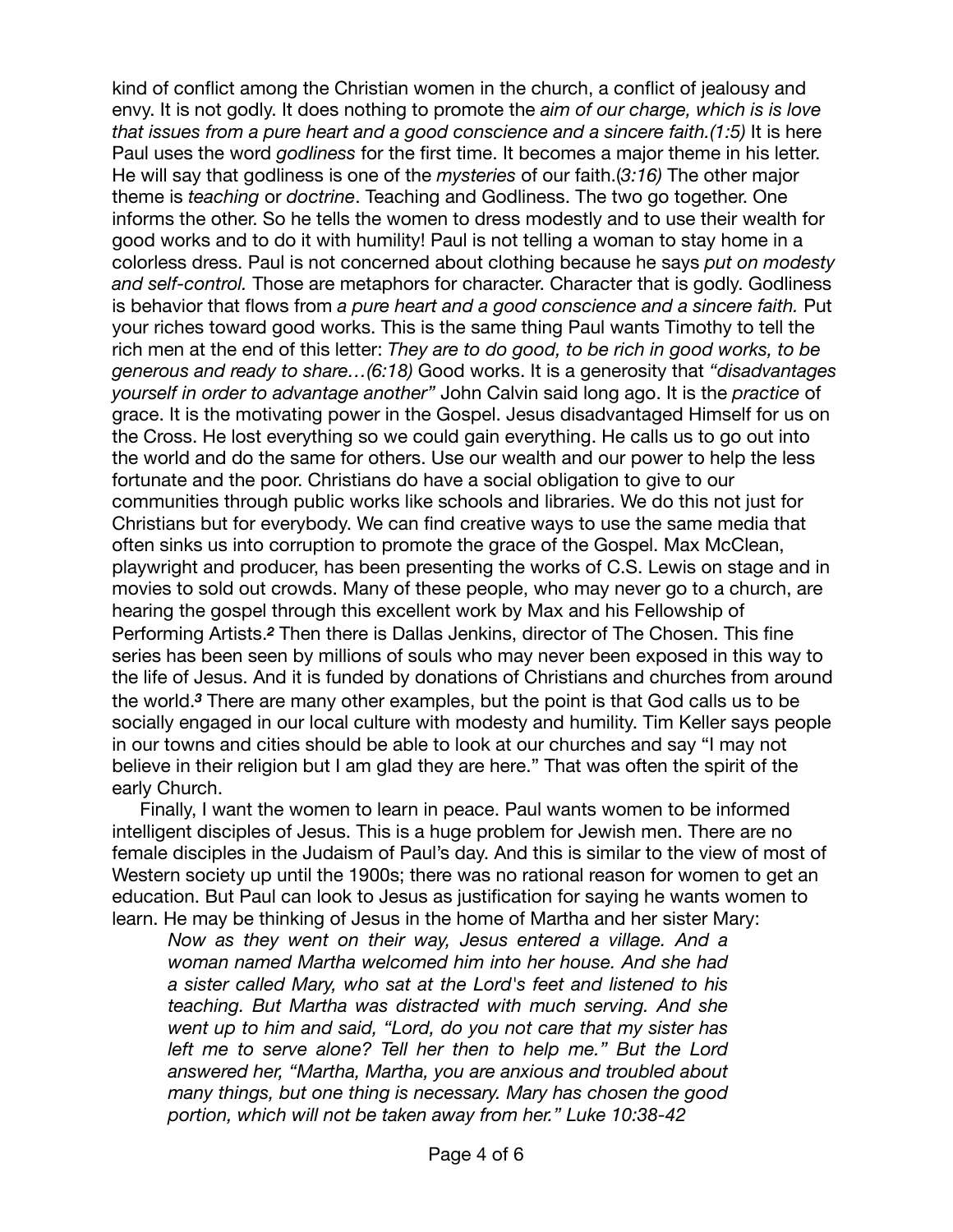Mary was not helping Martha in the kitchen. But that is not the only offense that is making Martha anxious. Mary is sitting with the men as a disciple. *"This just isn't done in a good Jewish home!"* So why does Jesus tell Martha that Mary has *chosen the good portion;* the better thing? He means that of the two choices, working or learning, learning comes first, *then* the working. Sound teaching leads to godly behavior. This is why Paul is so urgently writing Timothy in Ephesus. He has to get back to the gospel as Jesus taught it. Paul can tell this is not the case because of the way men and women are behaving. They are becoming arrogant and argumentative. Is that any different than Martha's anxiety? So that may address the problem for the Jews, perhaps, but what about Gentile women? In Ephesus there was a different problem. It is the Temple of Artemis. This Temple defines Ephesus as the home of one of the *Seven Wonders of the World.* The priests of Artemis were all women. Some women who had held a position authority in the Temple of Artemis were now Christians. These were often women of great wealth. See the connection? Why shouldn't they, these well dressed and elegant women, hold the same kind of authority in this new thing called the Church? Paul contends they should learn as much as possible about Christ, to *"sit at His feet in all humility,"* but to be in authority—that is another issue.

Paul's final word on correcting these attitudes and behaviors in Ephesus is something he does not want. He says *I do not permit a woman to teach or to exercise authority over a man; rather, she is to remain quiet.* (2:12) This verse is a landmine of controversy. It is hard to translate, as the best Greek scholars I have read admit. The Greek word translated *authority* is used only here in the NT and it has a whole range of Greek secular uses, many times meaning *violent domination*. But I will leave the defusing of these old unexploded bombs and mines to the experts. One thing is clear. Paul is forbidding something and he is commanding something. First, he forbids a woman to teach or have authority over a man. Is that two things, or one? Is it teaching *AND* authority or is it teaching *WITH* authority. When I look at the Greek sentence I can see both are possible. Second, and really the bigger problem, is what Paul commands by using a present tense infinitive (meaning ongoing, continuous action)—*she is to remain quiet.* The infinitive translated *remain* is the verb *to be.* That is a verb of being, existence. She is to *BE quiet. ALWAYS*. Really? Never talk? Never give sound advice and wisdom from sound teaching to her husband or her grown son? Another problem. *Quiet* also has a range of meanings. One of them is *peace.* The Greek here could be *to be in peace.* It is possible to interpret that to mean peace in the heart, not the mouth. That could also apply above when Paul says *Let a woman learn in peace* as well as *learn quietly*. When I see a woman who excels in learning at the feet of Jesus I don't want to be a Martha. I should want to ask *"What have you learned of our King?"* But the bottom line? Paul's whole command is about authority. Who does God want in charge, other than Jesus? I am going to extricate myself from this controversy and turn to Kathy Keller:

*So what is being forbidden to women is authoritative teaching some kind of teaching that carried with it an authority not found in other, allowable forms of oral discourse. That is the difference between public communication of information, exhortation, or explanation (all permitted to both unordained men and women), and teaching with authority, which is the province of ordained elders. Stated the way we do at Redeemer (Presbyterian):*